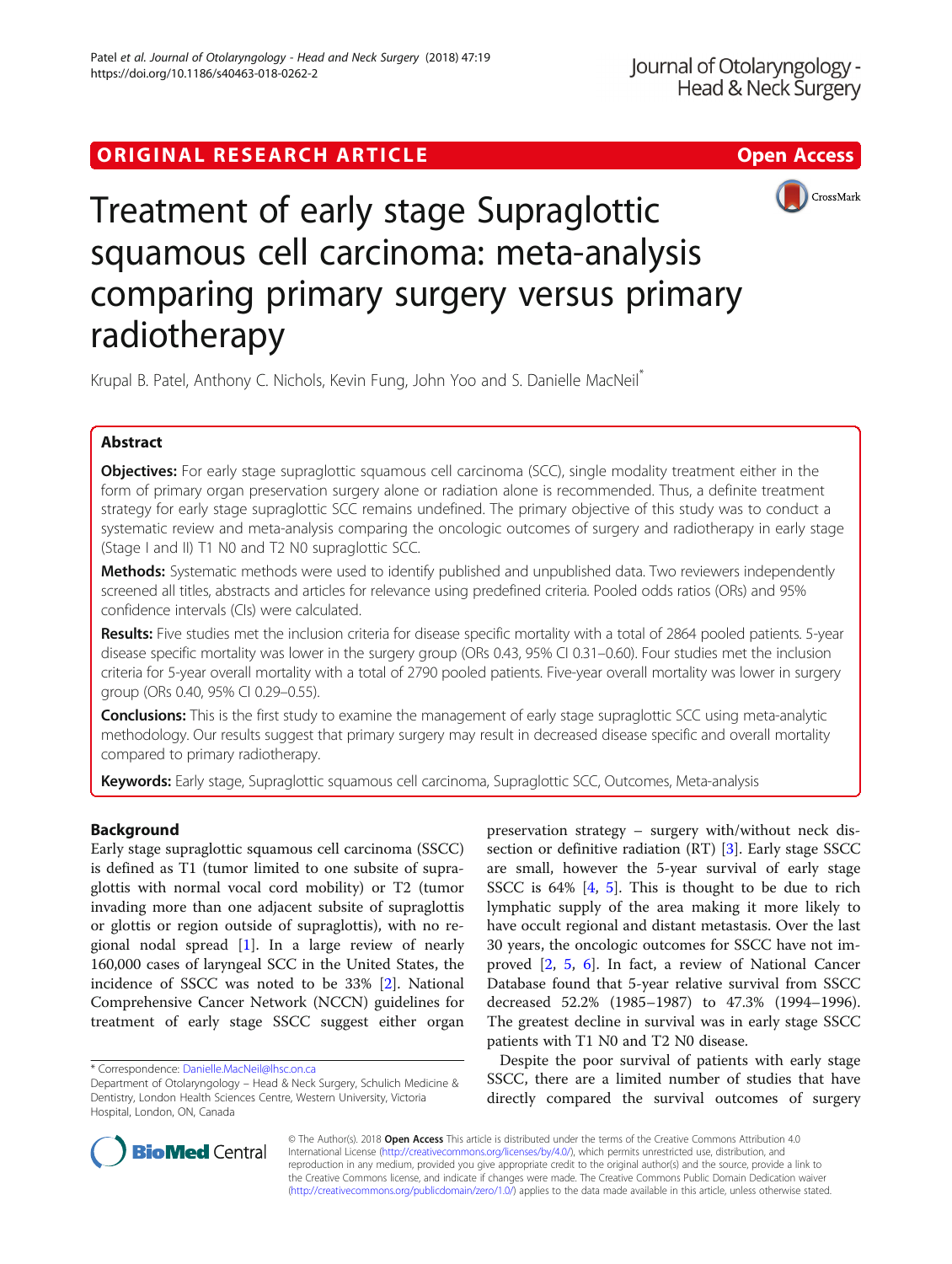versus radiation for early stage SSCC [\[7](#page-6-0)–[16\]](#page-6-0). There are no prospective clinical trials, and the majority of the studies reported are small and retrospective. To date no meta-analysis comparing the survival outcomes for early stage SSCC comparing radiation and surgery has been reported. Our objectives were to, systematically review the literature to find all the relevant studies directly comparing surgery with radiation for early stage SSSC, synthesize the results and perform meta-analysis when possible of overall survival, disease specific survival and loco-regional control.

# Methods

A systematic review protocol was developed a priori to ensure the objectives and aims were outlined from the outset. This was approved by PROSPERO in November 2015 (CRD42015026590).

Randomized controlled trials, head-to-head comparative studies, observational studies, case series (greater than 3 patients) were assessed. Studies comparing surgery (open organ preservation (OPS), transoral endoscopic laser microsurgery (TLM) or transoral robotic surgery(TORS)) with/without neck dissection to definitive radiotherapy (RT) were included. Single arm studies that reported results of open surgery, transoral surgery alone or radiotherapy alone were not considered., due to the inherent selection biases and lack of ability to compare results between different modalities of treatment. The study population was limited to patients aged 18 and older and diagnosed with early stage supraglottic SCC (Tis, T1 N0, T2 N0).

Included studies were assessed for the following oncologic outcomes: 5-year overall mortality (OM); 5-year disease-specific mortality (DSM); 5-year local control (LC); 5-year laryngectomy free survival (LFS); and functional outcomes (quality of life, swallowing and voice quality).

Computerized bibliographic databases: Medline, EMBASE and Cochrane Central Register of Controlled Trials were searched to identify studies. English language records were included from January 1990 to May 2015. Search strategy was designed by two authors (K.B.P and S.D.M.) and an experienced librarian.

Two authors (K.B.P and S.D.M.) reviewed the titles, abstracts and full texts of the studies independently, with disagreements resolved by consensus. Interobserver agreement was analyzed with quadratic-weighted kappa. Titles were screened for the keywords: "squamous cell carcinoma" and "supraglottic", or "supraglottis", or "glottic", or "glottis", or "larynx", or "laryngeal". All abstracts of the studies that met the eligibility criteria were then screened. The full text of studies that met the criteria were then included. Newcastle-Ottawa quality assessment scale for cohort studies was used determine the quality of the studies [\[17](#page-6-0)]. The relevant data on outcome

measures were extracted with the use of standardized data extraction forms. Not all studies contained data on all of the outcome measures.

Statistical Analysis was performed by Review Manager 5.3. Dichotomous outcomes were compared using odds ratios (OR) or weighted mean differences and 95% confidence intervals (CI). Heterogeneity across the studies was evaluated by the chi-square statistic and significance was set at  $p < 0.1$ . The I2 test was used to measure the extent of inconsistency among results. Fixed effects model was used given the assumption that included studies are only representative samples of all potentially available studies. The Z statistic was used to test for overall pooled effect and significance was set at  $p < 0.05$ .

# Results

The search strategy produced 5867 records. After removing 2026 duplicate records, the final number of unique records was 3841. After reviewing 3841 titles, 1098 studies were selected for reviewing the abstracts. Sixty-two abstracts were deemed appropriate for inclusion. After reviewing abstracts, 16 studies were deemed appropriate for inclusion and the full text was reviewed. Only 7 studies met the final inclusion criteria after reviewing the full text. Figure [1](#page-2-0) illustrates the PRISMA (Preferred Reporting Items for Systematic Reviews and Meta-Analyses) flow chart to identify the appropriate studies. Kappa statistic for the agreement at the abstract screening stage was 0.57 (CI 0.46–0.67).

# Study characteristics and methodologic quality

No randomized controlled trials were found that compared the oncologic and functional outcomes of primary surgery versus RT. Of the seven studies included in the analysis, seven were retrospective and none were prospective in design. The total number of patients was 418 in the surgical arm, with patients undergoing organ preservation surgery with or without neck dissections. There were 2397 patients in the RT arm. Characteristics of the included studies are summarized in Table [1](#page-2-0). Table [2](#page-3-0) summarizes number of patients in each treatment group. Table [3](#page-3-0) summarizes the quality of the included studies.

Of the seven studies included that were head-to-head studies, all seven contained data on oncologic outcome. Among them, data on overall survival were reported in four studies, data on disease specific survival were reported in five studies, data on local control were reported in one study.

Median age of the patients in the included studies was similar across the different studies. There were similar number of T1 and T2 patients within the RT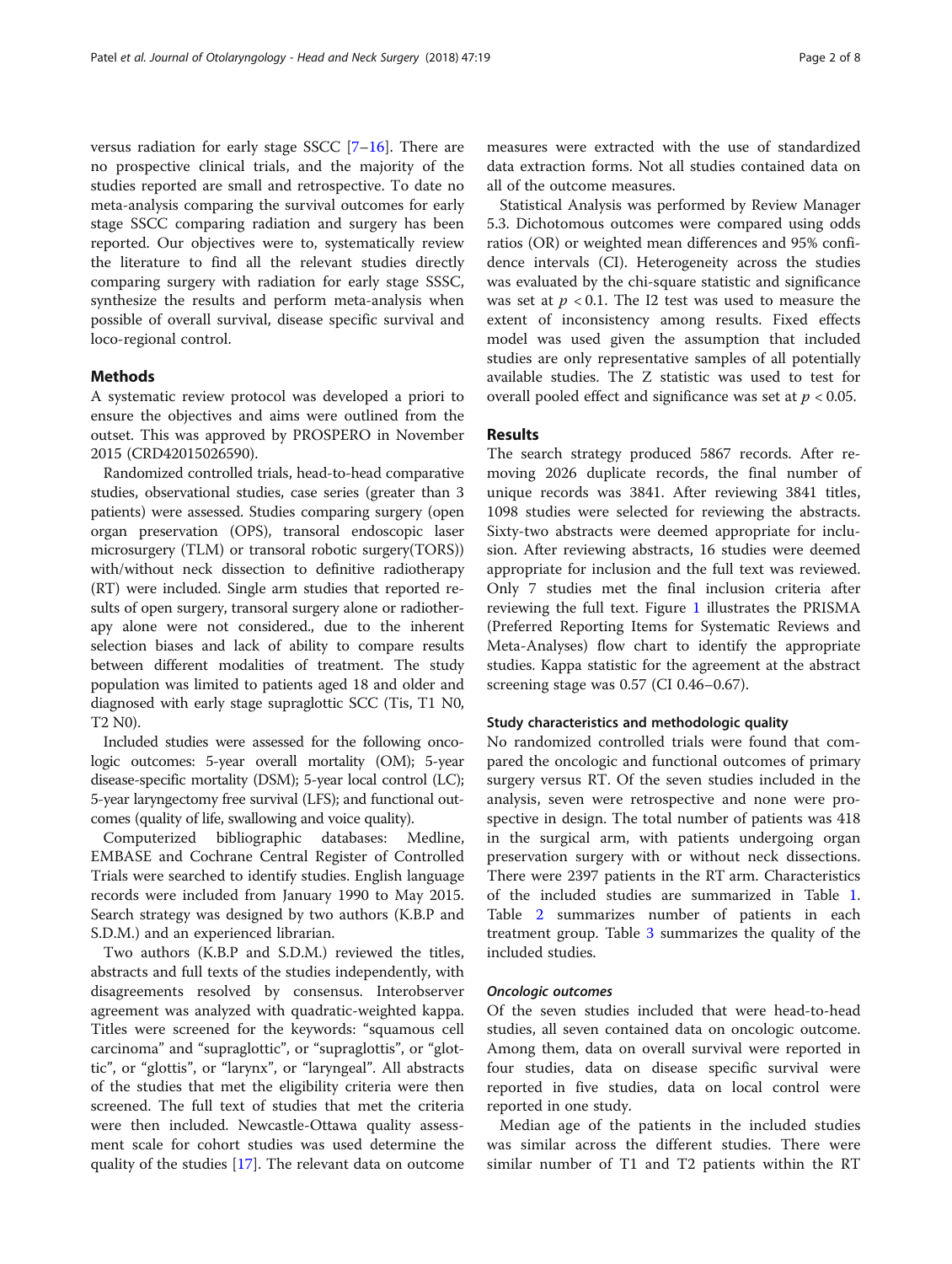<span id="page-2-0"></span>

and OPS groups for each study. There were higher number of patients in the RT group compared to the OPS +/− ND group.

# 5-year overall mortality (OM)

With respect to 5-year OM, in the head-to-head studies, there were 403 patients in the OPS with/without arm and 2387 patients in the RT arm in four studies. The results of pooled effect showed that the OR was 0.4 with 95% CI 0.29–0.55 favoring OPS with/without ND (Fig. [2](#page-4-0)).

# 5-year disease-specific mortality (DSM)

With respect to 5-year DSM, in the head-to-head studies, there were 310 patients in the OPS with/without ND arm and 2554 patients in the RT arm in five studies. The results of pooled effect showed that the OR was 0.43 with 95% CI 0.31–0.59 favoring OPS with/without ND (Fig. [3](#page-4-0)).

# 5-year local control (LC)

With respect to 5-year LC, in the head-to-head studies, there were 25 patients in the OPS arm and 90 patients in the RT arm in one study. The results of pooled effect showed that the OR was 0.71 with 95% CI 0.22–2.32 (Fig. [4](#page-5-0)).

# 5-year larynx preservation

No head-to-head studies were identified that compared the laryngeal preservation after surgery and radiotherapy.

|  |  | Table 1 Demographic characteristics of studies comparing survival outcomes between Surgery and Radiotherapy |  |  |  |  |  |  |  |  |
|--|--|-------------------------------------------------------------------------------------------------------------|--|--|--|--|--|--|--|--|
|--|--|-------------------------------------------------------------------------------------------------------------|--|--|--|--|--|--|--|--|

| Study              | Median Age (years) |                 | Gender (M/F) |            | Median Follow up (years) |            |
|--------------------|--------------------|-----------------|--------------|------------|--------------------------|------------|
|                    | RT                 | OPS             | RT           | <b>OPS</b> | <b>RT</b>                | <b>OPS</b> |
| Arshad 2014 [7]    | 63                 | 58              | 1476/802     | 119/48     | <b>NR</b>                | <b>NR</b>  |
| Jones 2004 [10]    | 63 <sup>a</sup>    | 61 <sup>a</sup> | NR.          | <b>NR</b>  | 8.5                      | 9.6        |
| Orus 2000 [12]     | $63.5^{\circ}$     | $58.1^a$        | <b>NR</b>    | <b>NR</b>  | 1.5                      |            |
| Santos 1998 [13]   | 56                 |                 | <b>NR</b>    | <b>NR</b>  | <b>NR</b>                |            |
| Sessions 2005 [14] | N/A                | N/A             | NR.          | <b>NR</b>  | > 5                      |            |
| Spector 1995 [15]  | 61.3               |                 | 41/12        |            | <b>NR</b>                | <b>NR</b>  |
| Spriano 1997 [16]  | 62                 |                 | 141/16       |            |                          |            |

<sup>a</sup>numbers represent means Abbreviations: RT Radiotherapy, OPS Organ Preservation Surgery, NR Not Reported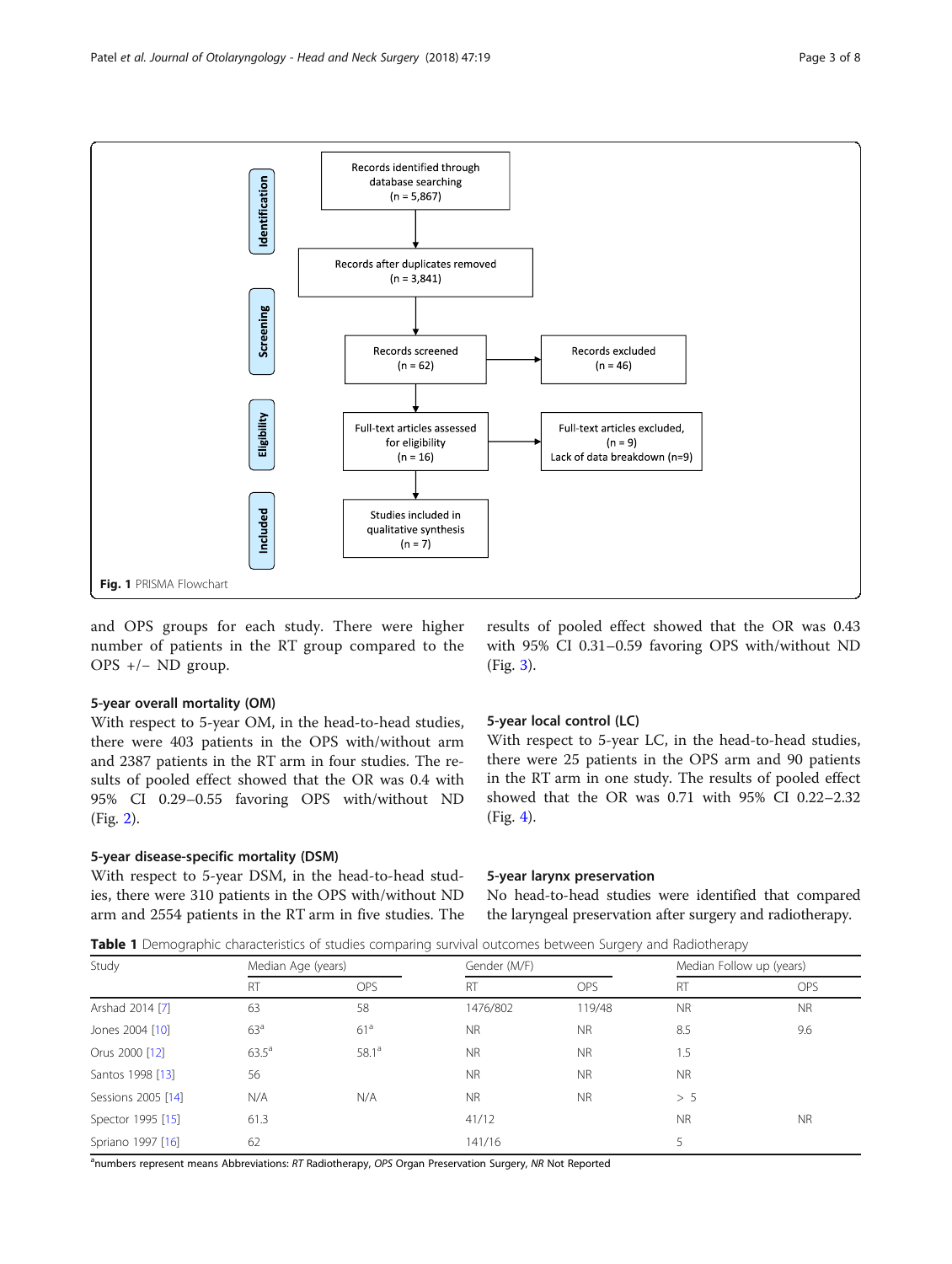<span id="page-3-0"></span>Table 2 Staging characteristics of studies comparing survival outcomes between Surgery and Radiotherapy

| Study                          | RT   |                |    | OPS $+/-$ ND  |  |
|--------------------------------|------|----------------|----|---------------|--|
|                                | Τ1   | T <sub>2</sub> | Τ1 | T2            |  |
| Arshad 2014 [7]                | 1043 | 1235           | 92 | 75            |  |
| Jones 2004 <sup>ª</sup> [10]   | 90   |                | 41 |               |  |
| Orus 2000 <sup>b</sup> [12]    | 27   | 63             | 11 | 14            |  |
| Santos 1998 <sup>c</sup> [13]  | 3    | 6              | 3  | 6             |  |
| Sessions 2005 [14]             | 5    | 5              | 90 | 102           |  |
| Spector 1995 <sup>d</sup> [15] | 4    |                |    | $\mathcal{P}$ |  |
| Spriano 1997 <sup>ª</sup> [16] | 91   |                | 66 |               |  |
|                                |      |                |    |               |  |

RT Radiotherapy, OPS Organ Preservation Surgery, ND Neck Dissection T1 and T2 reported together, <sup>b</sup>All OPS patients received ND, 7 patients received post-operative RT, <sup>c</sup>Patients received post-operative RT, <sup>d</sup>Only Aryepiglottic fold

# Functional outcomes

No head-to-head studies were identified that compared the functional outcomes after surgery and radiotherapy.

# **Discussion**

To our knowledge, this is the first meta-analysis comparing the survival outcomes of surgery versus radiotherapy for early-stage SSCC. Pooled analysis for 5-year OM favors OPS with/without ND over RT with OR of 0.4 (95% CI 0.29–0.55). These results however do need to be interpreted with caution as the heterogeneity was high amongst the studies with a significant  $p$ -value for the heterogeneity. Pooled analysis for 5-year DSM favors OPS with/without ND over RT with OR of 0.43 (95% CI 0.31–0.59). In this case the heterogeneity was low amongst the studies with a non-significant p-value for

the heterogeneity, thus suggesting that these results are valid. Additionally, a jack-knife analysis was done to determine the validity of the results and to ensure that excessive contribution by one of the studies was not skewing the conclusions. The results of the jack-knife analysis produced similar results which were statistically significant and favoring OPS with/without ND. Only one study examined rate of local control which also showed better outcomes with OPS. Unfortunately, functional comparisons could not be made due to paucity of studies in the literature.

# **Strengths**

This review has several strengths. The review was designed, conducted and reported in accordance with published guidelines (PRISMA) and our protocol and search strategy was published a priori. To our knowledge, this is the first comprehensive review of all available literature comparing surgery versus radiation for patients with early stage SSCC. A comprehensive search strategy was undertaken and led to the review of 3841 unique citations of which seven studies met our inclusion criteria. This resulted in the analysis of 3086 patients with early stage SSCC.

### **Limitations**

There were no head-to-head studies that compared TLM or TORS to RT in oncologic or functional outcomes for early stage supraglottic cancer. As with all meta-analyses, the strength of the conclusions that can be drawn from this study depend on the quality of the primary studies. Although, we only included studies published from 1990 and onwards, some of the studies in our review included patients treated

Table 3 Quality of the studies reporting survival outcomes between Surgery and Radiotherapy (Newcastle-Ottawa Scale)<sup>†</sup>

| Study                 |                                         |                                    | Selection                    | Comparability                             |        | Score <sup>®</sup> |            |                    |   |
|-----------------------|-----------------------------------------|------------------------------------|------------------------------|-------------------------------------------|--------|--------------------|------------|--------------------|---|
|                       | Representativeness<br>of exposed cohort | Selection of non<br>exposed cohort | Ascertainment<br>of exposure | Outcome not present<br>at outset of study |        | Assessment         | F/U Length | Adequacy<br>of F/U |   |
| Arshad<br>2014 [7]    | $\ast$                                  | $\ast$                             | ÷                            | $\ast$                                    | $***$  | $\ast$             | $\ast$     | $*$                | 9 |
| Jones<br>2004 [10]    | $*$                                     | $*$                                | ÷.                           | $*$                                       | $***$  | $\ast$             | $\ast$     | $\ast$             | 9 |
| Orus<br>2000 [12]     | $*$                                     | $*$                                | *                            | $\ast$                                    |        | $\ast$             | $\ast$     | $\ast$             |   |
| Santos<br>1998 [13]   | $*$                                     | $*$                                | *                            | $*$                                       | $*$    | $*$                | $*$        |                    |   |
| Sessions<br>2005 [14] | $*$                                     | ¥                                  | ÷.                           | $\ast$                                    |        | $\ast$             | $\ast$     | $\ast$             |   |
| Spector<br>1995 [15]  | $*$                                     | ¥                                  |                              | $*$                                       | $**$   | $*$                | $*$        | $*$                | 9 |
| Spriano<br>1997 [16]  | $\ast$                                  | ⋇                                  | $*$                          | $\ast$                                    | $\ast$ | $\ast$             | $\ast$     | $\ast$             | 8 |

\* Maximum total score that a study can get is 9

† A study can receive a maximum of 1 asterisk for each numbered item within the selection and outcome categories. A maximum of 2 asterisks can be given for comparability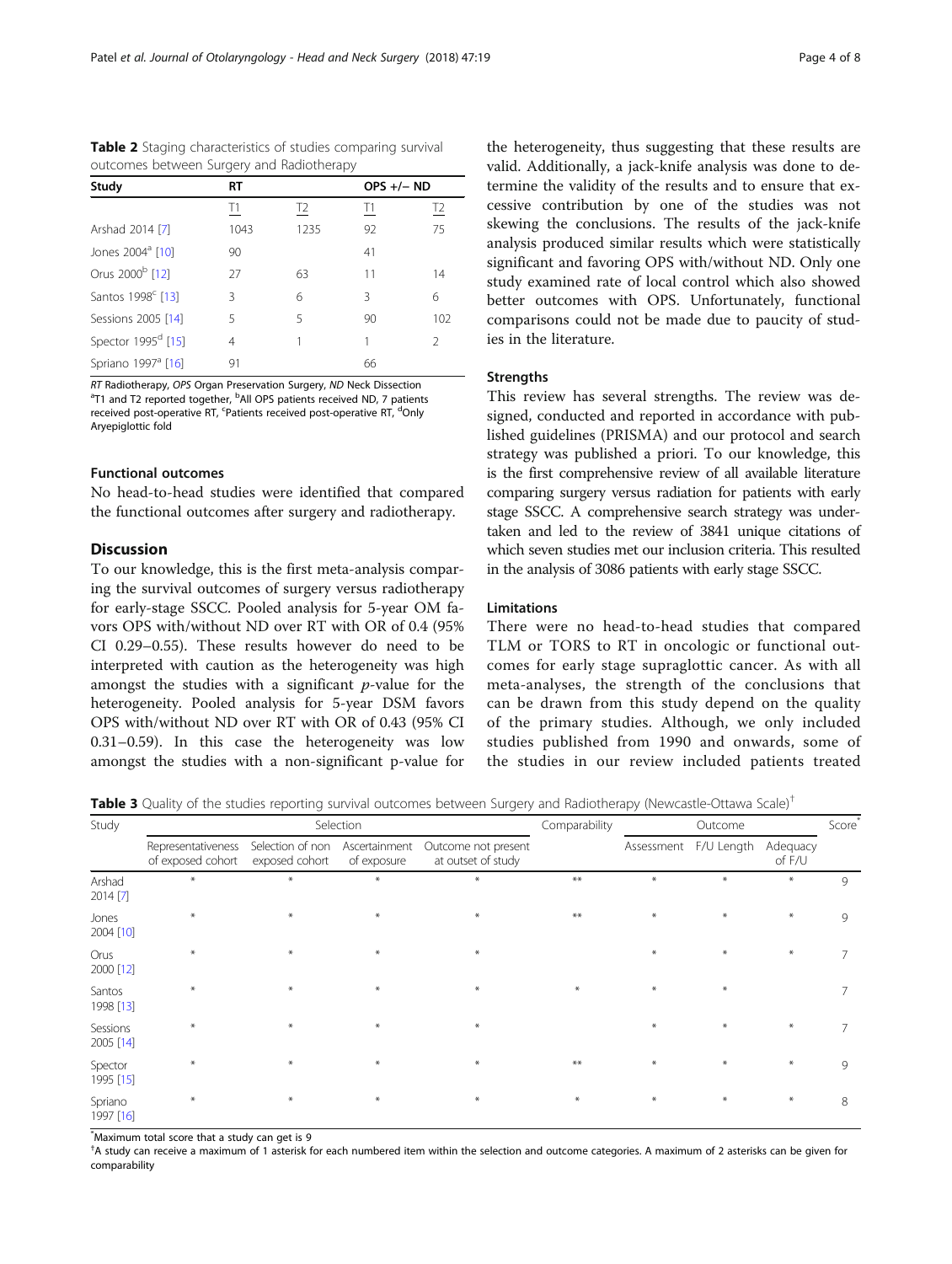<span id="page-4-0"></span>

well before that time period. Due to poor quality of CT scanners before 1990, some patients may have had regional nodal disease (thus advanced stage disease) which was not apparent on a poor quality scan. Additionally, many of the contemporary modalities of treatment such intensity modulated radiotherapy (IMRT), Chemo-radiotherapy, TLM and TORS were not in clinical practice prior to 1990. All seven studies that met the inclusion criteria were retrospective, there were no randomized controlled trials. Retrospective studies have their inherent biases including selection biases, wherein patients with other health comorbidities would have been poor surgical candidates and would have likely received radiotherapy. Significant heterogeneity was noted between the studies. Not all studies included the type of radiation and the radiotherapy protocol used to treat these SSCC, the recruitment period for the patients was different which may have resulted in different radiotherapy protocols being used for the patients. In the surgical group, not all patients may have received the same extent of surgery including elective neck dissections. With regards to weight of the individual studies, Arshad et al. had the majority of the patients that were included in our analysis and thus their study was weighted proportionally larger skewing the results [[7](#page-6-0)]. We only considered English

language studies for our meta-analysis; this did limit the number of titles screened and studies included however, the effect of this would likely be small. OR were used for our statistical analysis as time to event (Hazard Ratios) could not be used given the lack of consistency in reporting the outcomes in the included studies.

# Surgery and radiotherapy for early stage SSCC

There are several advantages of RT. Although we did not find any head-to-head comparison studies assessing functional outcomes of RT in SSCC, it has been reported to have better functional outcomes in glottic cancers. Additionally, RT can be used in patients who are not candidates for OPS due to their underlying medical conditions. Risks of using RT in treating early stage SSCC is that this patient population does have a higher risk of developing a second primary malignancy in the aerodigestive tract  $[4, 5, 18]$  $[4, 5, 18]$  $[4, 5, 18]$  $[4, 5, 18]$  $[4, 5, 18]$  $[4, 5, 18]$ . If radiation is used as the primary treatment modality, most patients can only be salvaged with surgery and in the case of recurrent or new laryngeal cancer the treatment is almost always total laryngectomy.

Surgical approaches include open surgery or transoral surgical approaches, including laser (TLM) and robotic (TORS) and has several advantages over RT. As mentioned, patients with SSCC have a reasonable 5-year overall survival rates with a risk of developing

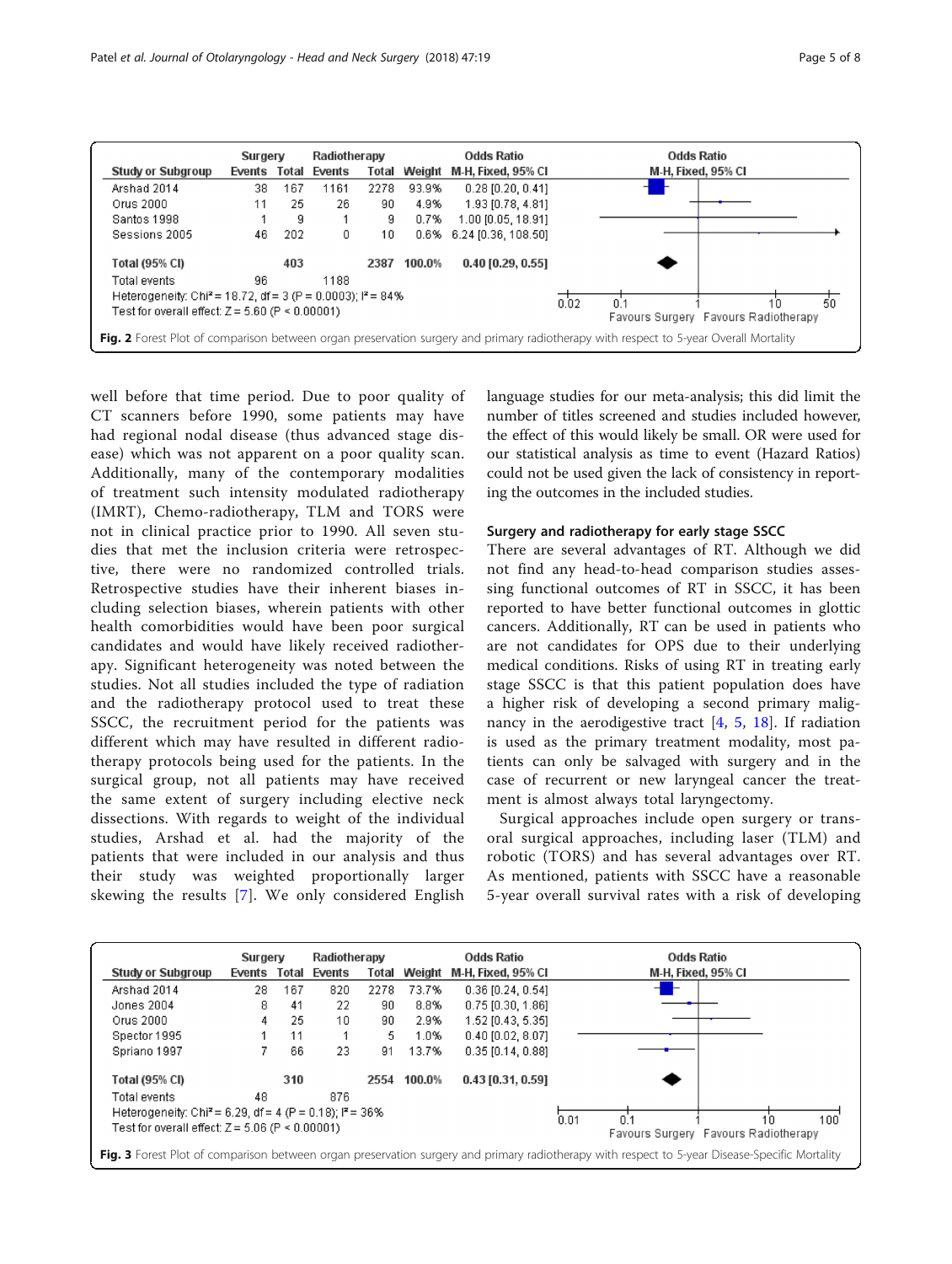<span id="page-5-0"></span>

|                                                                                                                                      | Radiotherapy<br>Surgery |    |        | Odds Ratio | Odds Ratio |                            |                                                                   |
|--------------------------------------------------------------------------------------------------------------------------------------|-------------------------|----|--------|------------|------------|----------------------------|-------------------------------------------------------------------|
| <b>Study or Subgroup</b>                                                                                                             | Events Total            |    | Events | Total      |            | Weight M-H, Random, 95% Cl | M-H, Random, 95% CI                                               |
| Orus 2000                                                                                                                            | 4                       | 25 | 19     | 90         | 100.0%     | 0.71 [0.22, 2.32]          |                                                                   |
| Total (95% CI)                                                                                                                       |                         | 25 |        | 90         | 100.0%     | $0.71$ [0.22, 2.32]        |                                                                   |
| Total events<br>Heterogeneity: Not applicable<br>Test for overall effect: $Z = 0.56$ (P = 0.57)                                      | 4                       |    | 19     |            |            |                            | $100^{\circ}$<br>0.01<br>10<br>Favors Surgery Favors Radiotherapy |
| Fig. 4 Forest Plot of comparison between organ preservation surgery and primary radiotherapy with respect to 5-year local recurrence |                         |    |        |            |            |                            |                                                                   |

second primary aerodigestive tract malignancy [\[4](#page-6-0), [5](#page-6-0), [18\]](#page-6-0). Surgery can thus be utilized as the first line and if there is failure, radiation can be used for salvage. Another advantage of surgery is the cost benefit of surgical intervention over radiotherapy. Cost analysis of open supraglottic laryngectomy, TLM and TORS by Dombree et al. in a Belgian model suggests that open supraglottic laryngectomy is almost equal to TLM in upfront surgical costs and TORS tends to be more expensive primarily due to purchase and maintenance costs [[19\]](#page-6-0). This cost-analysis did not account for inhospital costs such as length of admission, complications or readmission rates. Cost analysis comparing radiotherapy and TLM in a Canadian model for treatment of glottic cancers showed TLM to be a better cost saving modality [[20\]](#page-7-0).

One of the advantage of OPS with neck dissection is to identify patients with occult nodal metastasis in the neck. This is an important consideration given that up to 30% patients with SSCC may have occult nodal metastasis [\[21](#page-7-0)]. Thus, although these patients were early stage at the time of recruitment, the discovery of positive nodal metastasis after elective neck dissection results in the patients being upstaged and adjuvant radiotherapy is usually recommended. Some of the patients included in our study who underwent an elective neck dissection received adjuvant radiotherapy for positive nodal disease  $[12, 13]$  $[12, 13]$  $[12, 13]$ . This may in part be one of the reasons why patients in our study in the surgical arm had improved oncologic outcomes. Results from Arshad et al. corroborate this, as patients who underwent OPS with neck dissections fared better than those who only underwent RT or OPS without neck dissections [[7](#page-6-0)].

Disadvantages of surgery include risk of general anesthetic, especially in patients with significant comorbidities, bleeding, infection, pharyngocutaneous fistula, dysphagia and tracheostomy. Additionally, one of the main criticisms of OPS are the associated poor functional outcomes [[22](#page-7-0)]. However, TLM and TORS have gained popularity recently, due to several advantages of transoral surgery over open surgery and RT. TLM was first introduced by Strong and Jako for laryngeal surgery [[23](#page-7-0)]. Since then several reports have been published investigating the role of TLM for supraglottic laryngectomy [[23](#page-7-0)–[36](#page-7-0)]. Longterm oncologic outcomes comparing TLM and open surgery suggest that oncologic outcomes are similar. Cabanillas et al. compared TLM versus open laryngeal preservation surgery in a total of fifty-two patients, who also underwent concurrent bilateral neck dissections, and found that 5-year DSS was 80% in the TLM group versus 72% in the open surgical group and 5-year local control rate was 70% in both groups [[34\]](#page-7-0). Transoral laser surgery, when compared to open surgery, resulted in reduced incidence of permanent gastrostomies and tracheostomies [[37\]](#page-7-0). Importantly, the survival outcomes were no different between the two groups.

TORS was first described by Weinstein and colleagues, and since then there have been several reports assessing its oncologic and functional outcomes, the majority of the studies report on all stages of supraglottic SCC [[32](#page-7-0), [38](#page-7-0)–[49\]](#page-7-0). Although, long-term oncology outcomes have not been reported, initial results with mean follow up ranging from 6.8 to 28.1 months, indicate that locoregional control is the same as RT [\[38,](#page-7-0) [41,](#page-7-0) [44\]](#page-7-0). Additionally, long-term tracheostomy and gastric feeding tube rates range from 0 to 20% in patients treated with TORS [[38](#page-7-0), [41,](#page-7-0) [44](#page-7-0)].

Given the paucity of high level evidence guiding the optimal management of early stage supraglottic cancer and potential biases of retrospective studies, a head to head comparison between newer modalities such as TLM and/or TORS with RT is crucial in determining the therapeutic algorithm that can yield better oncologic and functional outcomes in early stage SSCC patient. Although studies comparing surgery and radiation have been challenging to accrue to, ongoing efforts comparing OPS to RT for oropharyngeal cancer are underway and actively accruing [\[50,](#page-7-0) [51](#page-7-0)]. This high level of evidence will ultimately be necessary to guide the guide treatment of these patients with early stage disease that have a surprisingly poor prognosis.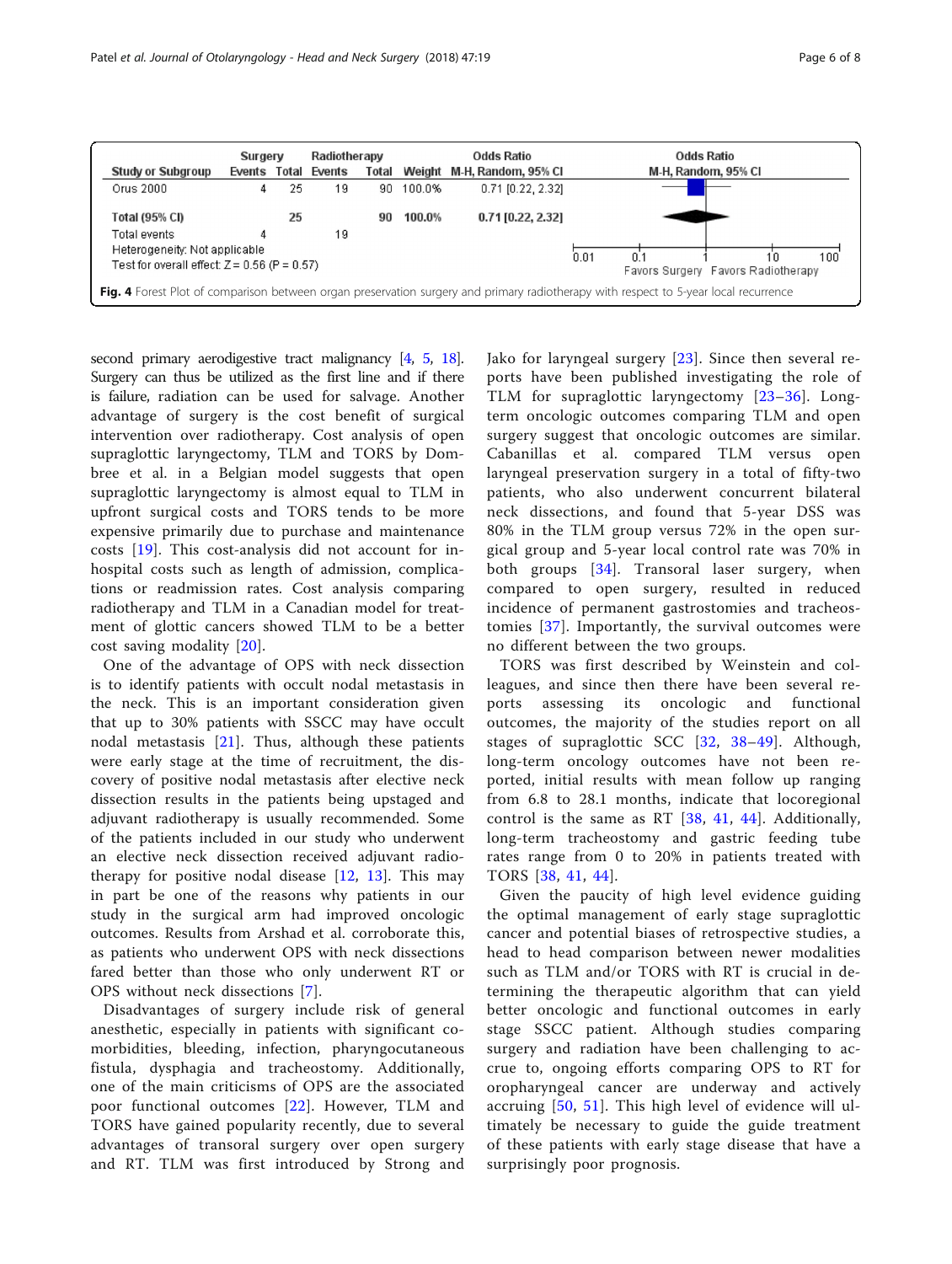# <span id="page-6-0"></span>Conclusions

To our knowledge, this is the first meta-analysis comparing RT and OPS for early stage SSCC. Patients who underwent OPS had better survival outcomes compared to primary radiation therapy. Five studies met the inclusion criteria for disease specific mortality with a total of 2864 pooled patients. 5-year disease specific mortality was lower in the surgery group (ORs 0.43, 95% CI 0.31– 0.60). Four studies met the inclusion criteria for 5-year overall mortality with 5-year overall mortality being lower in surgery group (ORs 0.40, 95% CI 0.29–0.55). We were unable to compare the functional outcomes. Given the paucity of studies in the literature comparing open surgery, TLM, TORS and radiotherapy evaluating both oncologic and functions outcomes, future studies and research should include well designed randomized controlled trials.

#### Abbreviations

CI: Confidence Intervals; DSM: Disease Specific Mortality; LC: Local Control; NCCN: National Comprehensive Cancer Network; ND: Neck Dissection; NR: Not Reported; OM: Overall Mortality; OPS: Organ Preservation Surgery; OR: Odds Ratios; PRISMA: Preferred Reporting Items for Systematic Reviews and Meta-Analyses; RT: Radiation Therapy; SSCC: Supraglottic squamous cell carcinoma; TLM: Transoral endoscopic laser microsurgery; TORS: Transoral robotic surgery

#### Acknowledgements

The authors would like to acknowledge Alla Iansavitchene at London Health Sciences for her help with designing the search strategy for literature review.

#### Meeting Presentation.

Poliquin Podium Presentation – 2nd Place Clinical Category at Canadian Society of Otolaryngologists in Charlottetown, PEI in Jun 2016.

#### Funding

No funding was required or made available. The study was presented at the Canadian Society of Otolaryngology Meeting in Charlottetown, PEI and won 2nd prize in the Poliquin Competition.

#### Availability of data and materials

Literature Review as well as data analysis can be made available on request.

#### Author's contributions

KBP and SDM – Designed study design, search strategy, title screen, abstract screen, data extraction, data analysis, review and writing of the manuscript. ACN, KF, JY – review and writing of the manuscript. All authors read and approved the final manuscript.

#### Authors' information

KBP – PGY 5 Resident, Otolaryngology – Head and Neck Surgery, Western University, London, Ontario.

ACN – Associate Professor, Otolaryngology – Head and Neck Surgery, Western University, London, Ontario.

KF – Professor, Otolaryngology – Head and Neck Surgery, Western University, London, Ontario.

JY – Professor, Otolaryngology – Head and Neck Surgery, Western University, London, Ontario.

SDM – Assistant Professor, Otolaryngology – Head and Neck Surgery, Western University, London, Ontario.

# Ethics approval and consent to participate

Not Applicable. This was a meta-analysis.

#### Consent for publication

Not applicable. No patients were directly involved and thus no consent for publication is required.

#### Competing interests

The authors declare that they have no competing interests.

#### Publisher's Note

Springer Nature remains neutral with regard to jurisdictional claims in published maps and institutional affiliations.

#### Received: 19 April 2017 Accepted: 31 January 2018 Published online: 05 March 2018

#### References

- 1. Edge SBD, Compton C, Fritz A, Greene F, Trotti AAJCC. Cancer staging handbook. New York: Springer-Verlag; 2010.
- 2. Hoffman HT, Porter K, Karnell LH, et al. Laryngeal cancer in the United States: changes in demographics, patterns of care, and survival. Laryngoscope. 2006:116:1–13.
- 3. NCCN clinical practice guidelines in oncology in Head and Neck Cancers (version 1.2015). [http://www.nccn.org/professionals/physician\\_gls/pdf/head](http://www.nccn.org/professionals/physician_gls/pdf/head-and-neck.pdf)[and-neck.pdf](http://www.nccn.org/professionals/physician_gls/pdf/head-and-neck.pdf) (2015). Accessed 10 Nov 2015.
- 4. Piccirillo F. Cancer of the larynx in SEER survival monograph: cancer survival among adults: U.S. SEER Program 1988–2001, Patient and Tumor Characteristics. National Cancer Insitutite, SEER Program. NIH Pub. No, 07– 6215, Bethesda, MD, 2007.
- 5. Cosetti M, Yu GP, Schantz SP. Five-year survival rates and time trends of laryngeal cancer in the US population. Arch Otolaryngol. 2008;134:370–9.
- 6. Chen AY, Fedewa S, Zhu J. Temporal trends in the treatment of early- and advanced-stage laryngeal cancer in the United States, 1985-2007. Arch Otolaryngol. 2011;137:1017–24.
- 7. Arshad H, Jayaprakash V, Gupta V, et al. Survival differences between organ preservation surgery and definitive radiotherapy in early supraglottic squamous cell carcinoma. Otolaryngol Head Neck Surg. 2014;150:237–44.
- 8. Bron LP, Soldati D, Zouhair A, et al. Treatment of early stage squamous-cell carcinoma of the glottic larynx: endoscopic surgery or cricohyoidoepiglottopexy versus radiotherapy. Head Neck. 2001;23:823–9.
- 9. Chun JY, Kim YH, Choi EC, Byeon HK, Jung J, Kim SH. The oncologic safety and functional preservation of supraglottic partial laryngectomy. Am J Otolaryngol. 2010;31:246–51.
- 10. Jones AS, Fish B, Fenton JE, Husband DJ. The treatment of early laryngeal cancers (T1-T2 N0): surgery or irradiation? Head Neck. 2004;26:127–35.
- 11. Laccourreye O, Weinstein G, Chabardes E, Housset M, Laccourreye H, Brasnu D. T1 squamous cell carcinoma of the arytenoid. Laryngoscope. 1992;102:896–900.
- 12. Orus C, Leon X, Vega M, Quer M. Initial treatment of the early stages (I, II) of supraglottic squamous cell carcinoma: partial laryngectomy versus radiotherapy. Eur Arch Otorhinolaryngol. 2000;257:512–6.
- 13. Santos CR, Kowalski LP, Magrin J, et al. Prognostic factors in supraglottic carcinoma patients treated by surgery or radiotherapy. Ann Otol Rhinol Laryngol. 1998;107:697–702.
- 14. Sessions DG, Lenox J, Spector GJ. Supraglottic laryngeal cancer: analysis of treatment results. Laryngoscope. 2005;115:1402–10.
- 15. Spector JG, Sessions DG, Emami B, Simpson J, Haughey B, Fredrickson JM. Squamous cell carcinomas of the aryepiglottic fold: therapeutic results and long-term follow-up. Laryngoscope. 1995;105:734–46.
- 16. Spriano G, Antognoni P, Piantanida R, et al. Conservative management of T1-T2N0 supraglottic cancer: a retrospective study. Am J Otolaryngol. 1997; 18:299–305.
- 17. Newcastle-Ottawa Scale [type]. Updated [http://www.ohri.ca/programs/](http://www.ohri.ca/programs/clinical_epidemiology/oxford.htm) [clinical\\_epidemiology/oxford.htm.](http://www.ohri.ca/programs/clinical_epidemiology/oxford.htm) Accessed 10 Nov 2015.
- 18. Vaamonde P, Martin C, del Rio M, LaBella T. Second primary malignancies in patients with cancer of the head and neck. Otolaryngol Head Neck Surg. 2003;129:65–70.
- 19. Dombree M, Crott R, Lawson G, Janne P, Castiaux A, Krug B. Cost comparison of open approach, transoral laser microsurgery and transoral robotic surgery for partial and total laryngectomies. Eur Arch Otorhinolaryngol. 2014;271:2825–34.